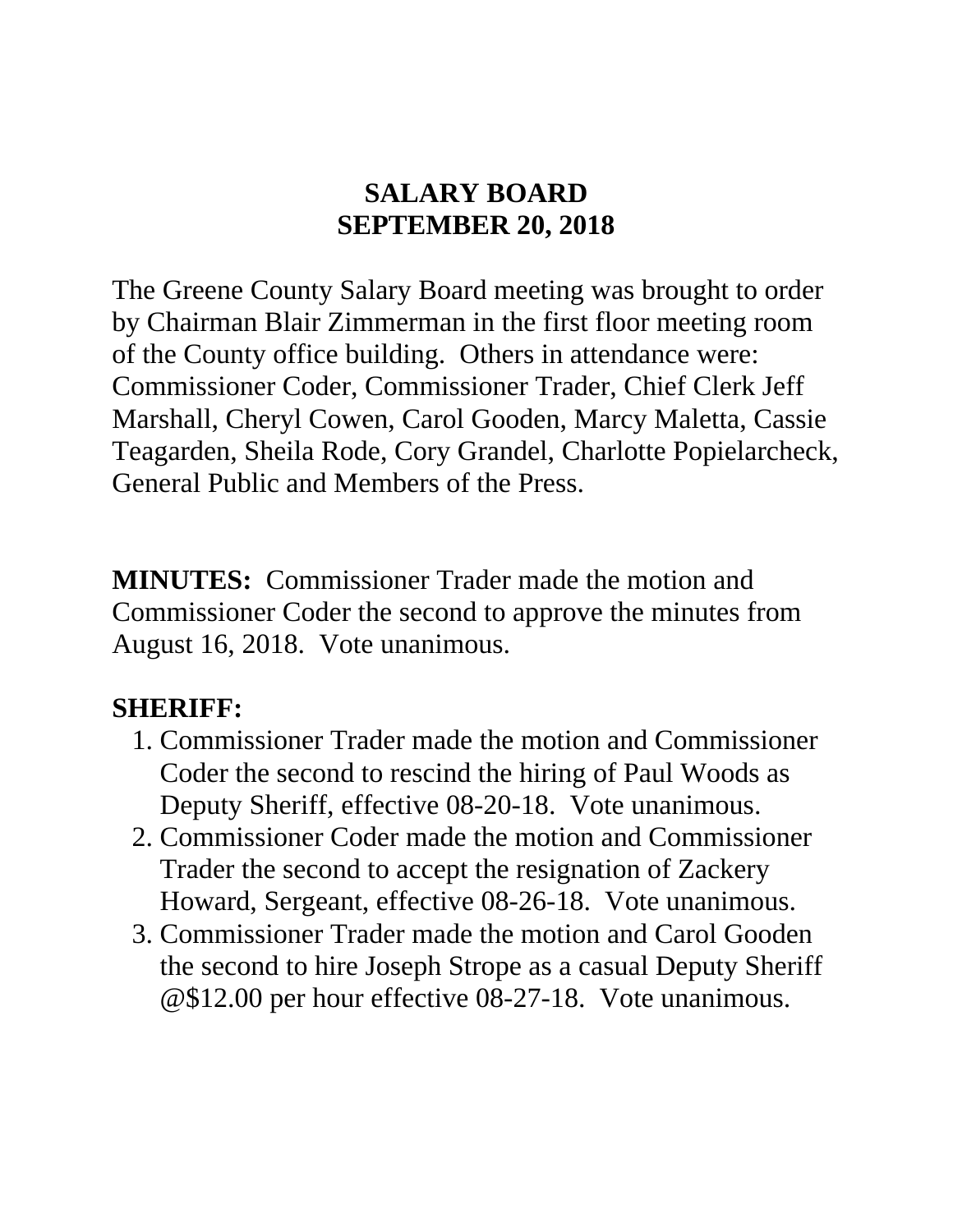## **CLERK OF COURTS:**

- 1. Carol Gooden made the motion and Commissioner Trader the second to hire Lisa Wheeler as a regular full time Second Deputy Clerk of Orphan's Court @\$13.77 per hour SEIU PG 8 effective 08-27-18. Vote unanimous.
- 2. Commissioner Trader made the motion and Carol Gooden the second for the reclassification of Crystal Walters to regular full time Department Clerk II @\$13.78 per hour SEIU PG 6 effective 08-22-18. Vote unanimous.

## **COURTS:**

- 1. Sheila Rode made the motion and Commissioner Coder the second to accept the resignation of Alexsandra Chamberlain, Law Clerk, effective 08-23-18. Vote unanimous.
- 2. Sheila Rode made the motion and Commissioner Coder the second to accept the resignation of Gerald Edgreen, Tipstaff, effective 08-29-18. Vote unanimous.
- 3. Sheila Rode made the motion and Commissioner Coder the second to hire Elizabeth Brown as a casual Tip Staff @\$9.65 per hour with a guarantee of at least 7 hours per day effective 09-05-18. Vote unanimous.

# **DOMESTIC RELATIONS:**

1. Sheila Rode made the motion and Commissioner Trader the second to accept the promotion of Craig Wise to regular full time Director of Domestic Relations/Probation @\$95,448.28 per year effective 08-28-18. Vote unanimous.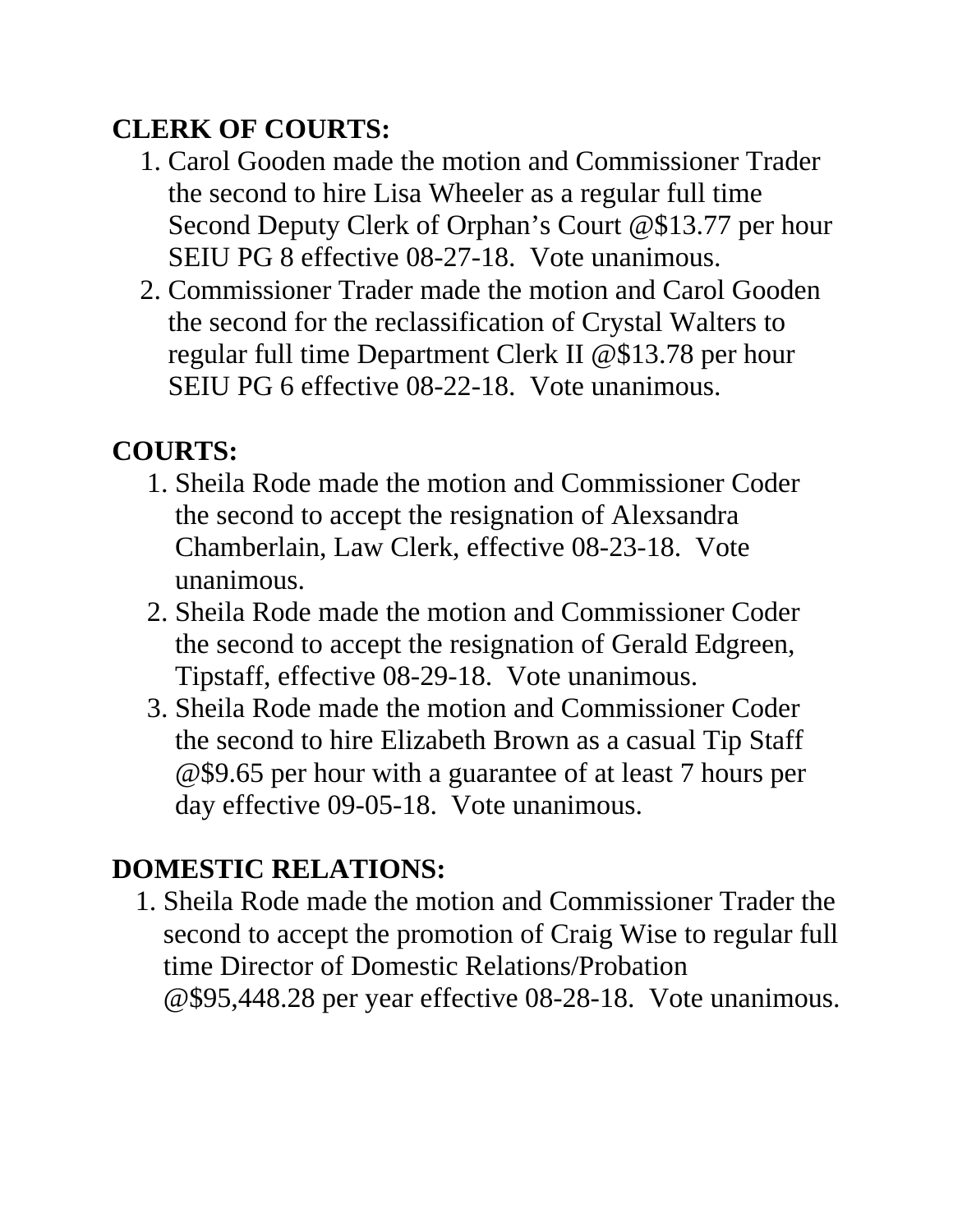## **JAIL:**

- 1. Commissioner Trader made the motion and Commisisoner Coder the second to hire Brian Kirby as a regular part time Corrections Officer I @\$14.77 per hour SEIU Prison effective 08-23-18. Vote unanimous.
- 2. Carol Gooden made the motion and Commissioner Trader the second to hire Leslie Forquer as a regular part time Corrections Officer @\$14.77 per hour SEIU Prison effective 08-22-18. Vote unanimous.
- 3. Commissioner Trader made the motion and Carol Gooden the second to hire Crystal Markle as a casual Food Service Worker @\$12.77 per hour effective 08-22-18. Vote unanimous.
- 4. Carol Gooden made the motion and Commissioner Trader the second to accept the promotion of Ben Sampson to regular full time Corrections Officer I @\$16.52 per hour SEIU Prison effective 08-26-18. Vote unanimous.
- 5. Commissioner Trader made the motion and Carol Gooden the second to accept the promotion of Christopher Czmiel to regular full time Corrections Officer I @\$15.77 per hour SEIU Prison effective 09-02-18. Vote unanimous.

# **CYS:**

- 1. Commissioner Coder made the motion and Commissioner Trader the second to hire Jordan Logue as a regular full time County Caseworker I @\$18.80 per hour UMWA HS/CYS effective 09-10-18. Vote unanimous.
- 2. Carol Gooden made the motion and Commissioner Trader the second to accept the resignation of Melody Cox, CYS Caseworker, effective 08-21-18. Vote unanimous.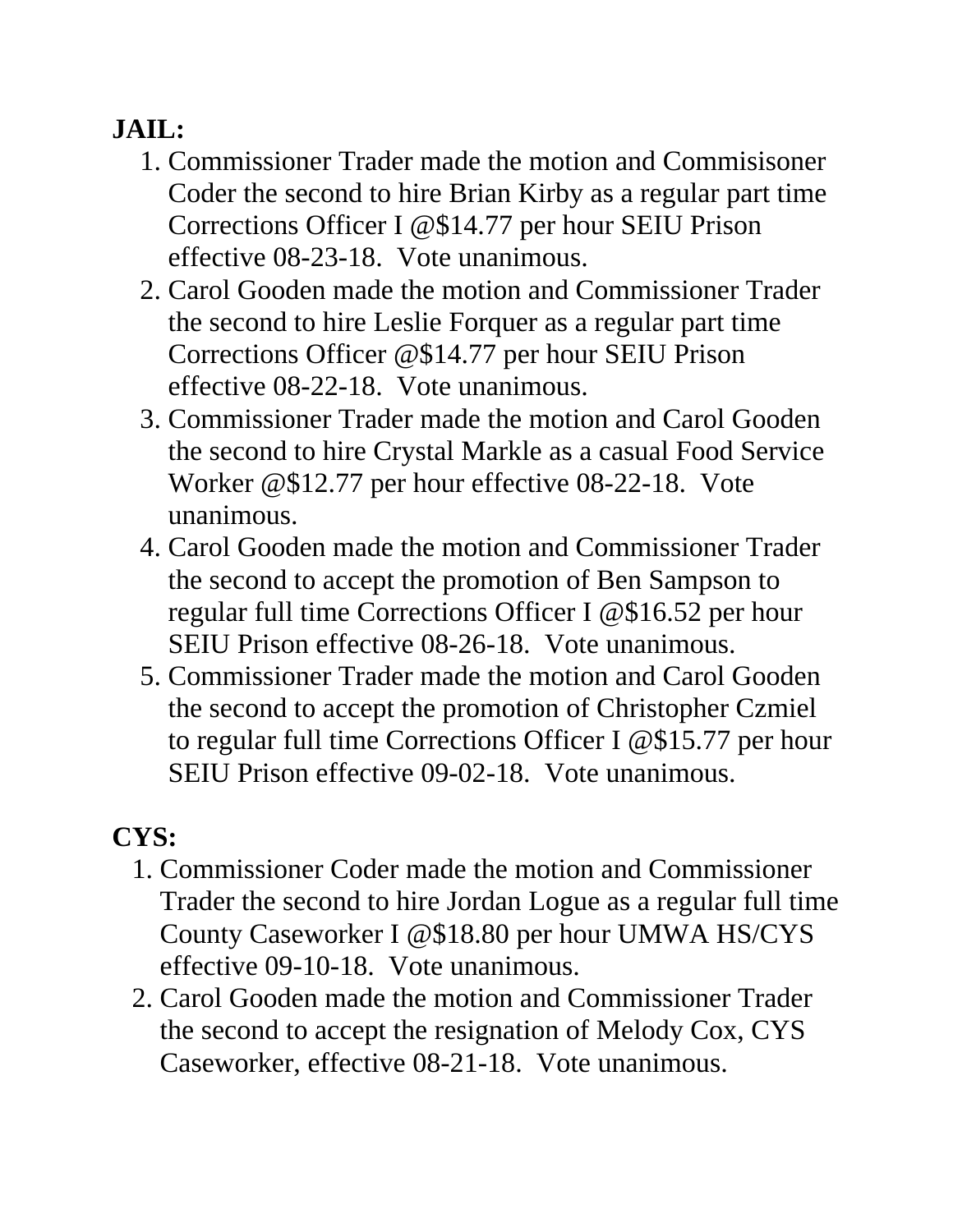- 3. Commissioner Trader made the motion and Carol Gooden the second to accept the transfer of Glenn Perry to regular full time County Caseworker II @\$21.24 per hour UMWA HS/CYS effective 09-04-18. Vote unanimous.
- 4. Commissioner Trader made the motion and Carol Gooden the second to accept the promotion of Beth Booker to regular full time County Casework Supervisor @\$22.74 per hour MG PG 9 effective 09-04-18. Vote unanimous.
- 5. Carol Gooden made the motion and Commissioner Trader the second to hire Sirhonda Phillips as a regular full time County Caseworker I @\$18.80 per hour UMWA HS/CYS effective 09-17-18. Vote unanimous.
- 6. Commissioner Trader made the motion and Commissioner Coder the second to hire Abby Rankin as a regular full time County Caseworker I @\$18.80 per hour UMWA HS/CYS effective 09-24-18. Vote unanimous.

### **HUMAN SERVICES:**

- 1. Carol Gooden made the motion and Commissioner Trader the second to accept the promotion of Crystal Barrett as regular full time IDD Casework Supervisor @\$26.66 per hour MG PG 9 effective 09-04-18. Vote unanimous.
- 2. Commissioner Trader made the motion and Carol Gooden the second to accept the resignation of Ali Newcomer, High Fidelity Facilitator, effective 09-13-18. Vote unanimous.

### **911:**

1. Carol Gooden made the motion and Commissioner Trader the second to hire Gerald Newman and Max Brozik as 911 Telecommunicator Trainees @\$10.00 per hour effective 09-24-18. Vote unanimous.